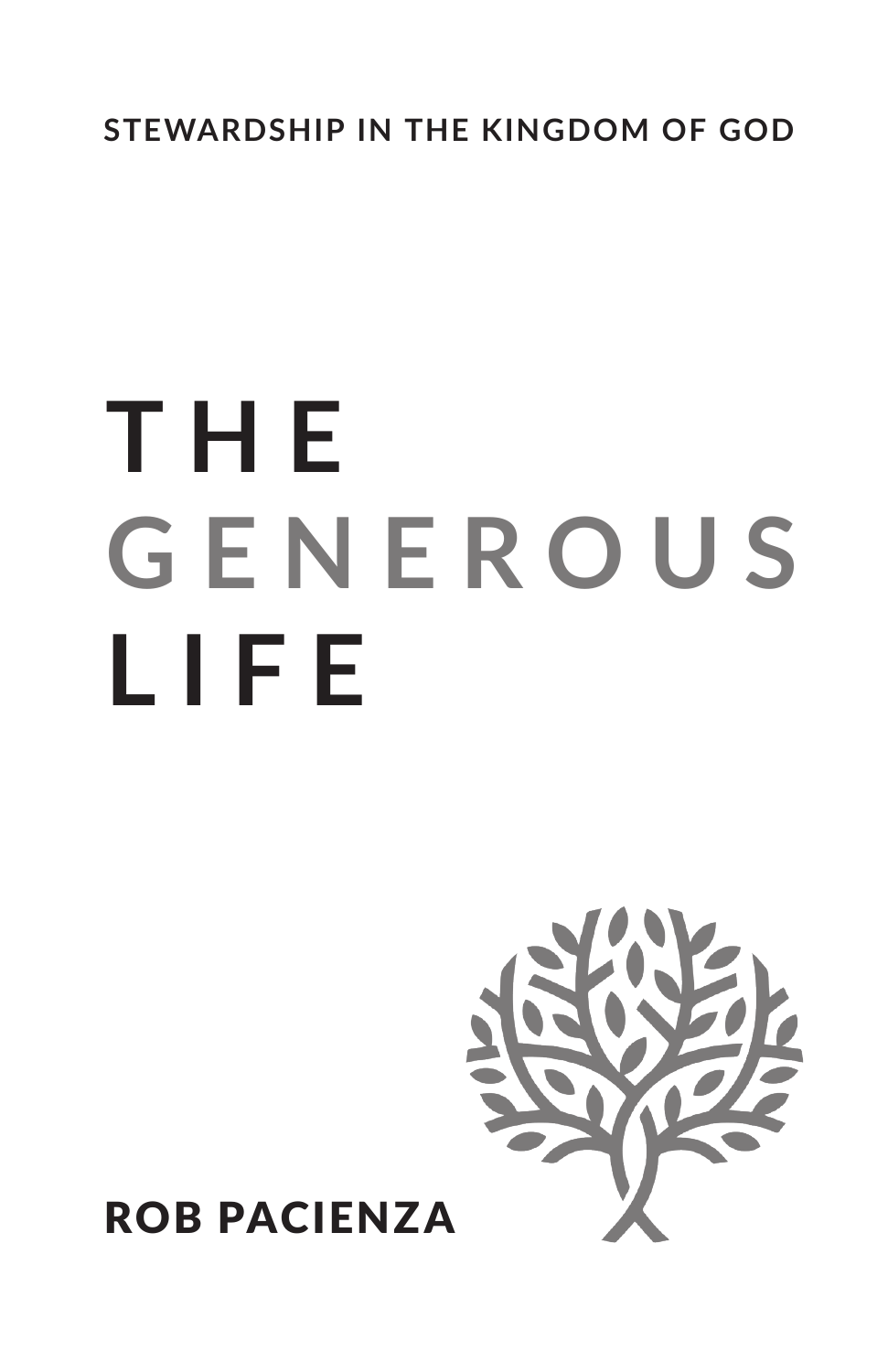### **CONTENTS**

### **Prologue** 5 1 **Introduction** 9 2 **Owners of Nothing** 11 3 **A Worthy Purpose** 13 4 **The Master's Favor** 15 **Epilogue** 17 **Reflection Questions** 21

#### A Generous Life

#### by Rob Pacienza

Copyright © 2021 Coral Ridge Presbyterian Church

All rights reserved. Written permission must be secured from the publisher to use or reproduce any part of this book, except for brief quotations in critical reviews or articles.

Unless otherwise indicated, Scripture quotations are taken from *The Holy Bible, English Standard Version*, copyright © 2001 by Crossway Bibles, a ministry of Good News Publishers. All rights reserved. Used by permission. Scripture quotations marked as NASB are from the the New American Standard Bible. Copyright © 1960, 1962, 1963, 1968, 1971, 1972, 1973, 1975, 1977, 1995 by the Lockman Foundation. Used by permission. (www.Lockman.org)

Printed in the United States of America.

#### Published by:



Coral Ridge Presbyterian Church 5555 N Federal Hwy Fort Lauderdale, FL 33308 (954) 771-8840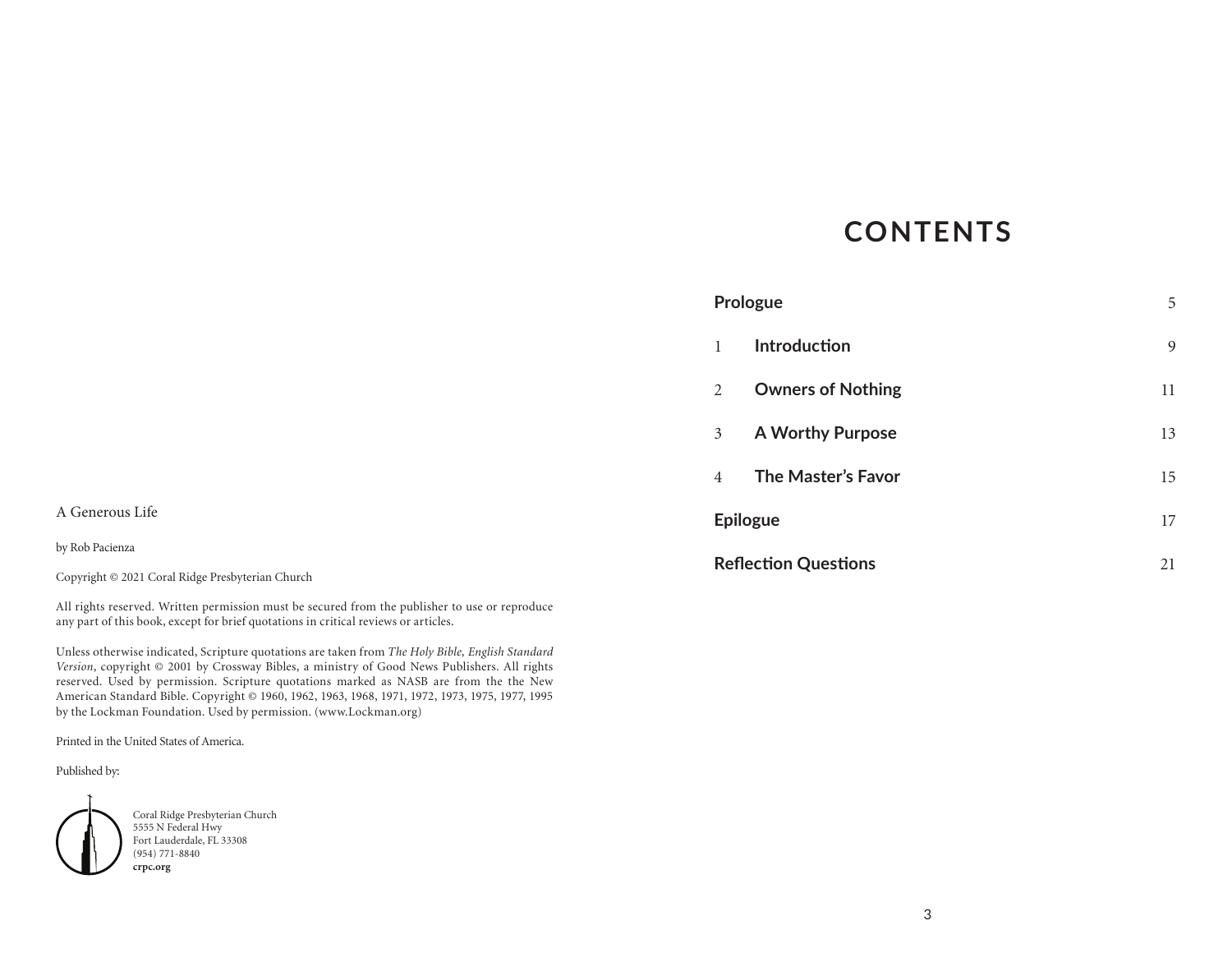

### **PROLOGUE**

**When Jesus came to earth over 2,000 years ago, He revealed God's** heart for humanity in His life, death, and resurrection. He came to serve rather than to be served. He came to die so that we might live. He came to give us abundant life and teach us how to live as citizens in God's Kingdom.

Rather than teaching about the Kingdom of Heaven through scholarly language, Jesus taught with parables because He wanted to challenge worldly wisdom and awaken listeners with an entirely new paradigm.

In "The Parable of the Talents" found in Matthew 25, Jesus illustrates what it means to be God's stewards as we navigate life on earth. It is an exhortation to the Church, a story characterizing God and His people.

The master in the story is likened to God while the servants represent those who belong to His Kingdom. The master has significant wealth, which he entrusts in various portions to three of his servants. He is the owner, but he chooses the servants to be his stewards. Their role is to care for, manage, and invest the owner's possessions. It is the steward's job to take that which belongs to the master and advance it for the master's purposes.

But in order to be a steward who invests wisely and without fear, we must see our Master for who He really is—not an owner who gives sparingly, but an outrageously generous God.

Let's examine the parable together: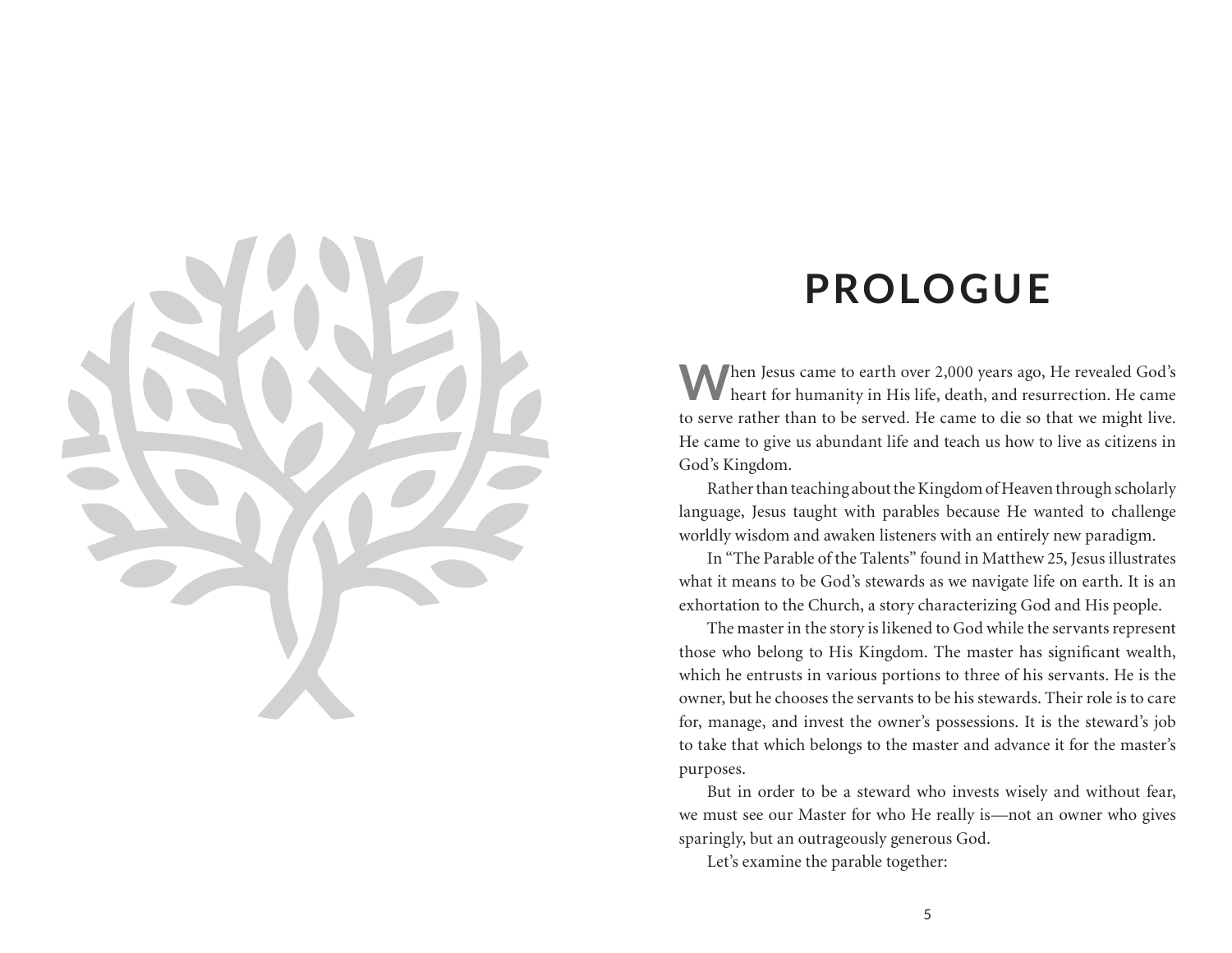#### *The Parable of the Talents*

14 "For it will be like a man going on a journey, who called his servants and entrusted to them his property. **15** To one he gave five talents, to another two, to another one, to each according to his ability. Then he went away. **16** He who had received the five talents went at once and traded with them, and he made five talents more. **17** So also he who had the two talents made two talents more. **18** But he who had received the one talent went and dug in the ground and hid his master's money. **19** Now after a long time the master of those servants came and settled accounts with them. **20** And he who had received the five talents came forward, bringing five talents more, saying, 'Master, you delivered to me five talents; here, I have made five talents more.' **21** His master said to him, 'Well done, good and faithful servant. You have been faithful over a little; I will set you over much. Enter into the joy of your master.' **22** And he also who had the two talents came forward, saying, 'Master, you delivered to me two talents; here, I have made two talents more.' **23** His master said to him, 'Well done, good and faithful servant. You have been faithful over a little; I will set you over much. Enter into the joy of your master.' **24** He also who had received the one talent came forward, saying, 'Master, I knew you to be a hard man, reaping where you did not sow, and gathering where you scattered no seed, **25** so I was afraid, and I went and hid your talent in the ground. Here, you have what is yours.' **26** But his master answered him, 'You wicked and slothful servant! You knew that I reap where I have not sown and gather where I scattered no seed? **27** Then you ought to have invested my money with the bankers, and at my coming I should have received what was my own with

interest. **28** So take the talent from him and give it to him who has the ten talents. **29** For to everyone who has will more be given, and he will have an abundance. But from the one who has not, even what he has will be taken away. **30** And cast the worthless servant into the outer darkness. In that place there will be weeping and gnashing of teeth.'

#### **Matthew 25:14-30 (ESV)**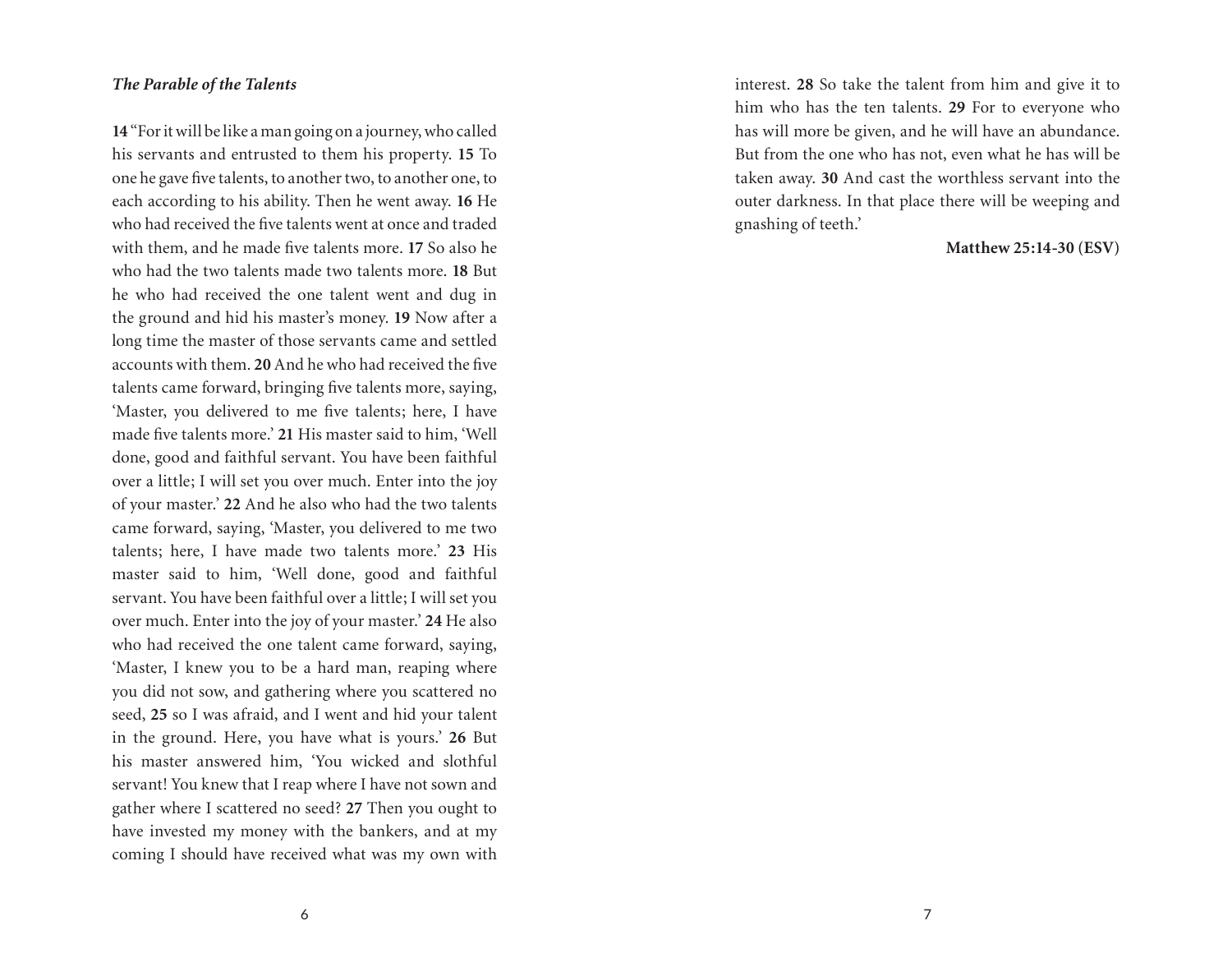

The portion of wealth that the master entrusts to his servants is significant. It is widely thought that one talent was worth 20 years of labor! In other words, during that time if you possessed even one talent, it was enough to be considered wealthy. The master does not give the servants a minuscule portion of his wealth; he entrusts them with a generous amount, each based on their ability.

The first servant takes the five talents given to him and willingly invests it for the master. At the master's return, the servant has doubled his profit. In response, the master commends the servant for doing well and bids him to enter his house with joy.

To the second servant, God entrusts two talents. This servant, likewise, understands that the master has entrusted the talents to him for the purpose of growing his wealth. Therefore, he invests them and doubles the master's profit. The master calls the servant "good and faithful," promises even more responsibility, and welcomes him into his house with joy.

To the third servant, the master gives one talent. But this servant takes a different approach than the first two. He accepts the talent, but believing the master is a tough man, he buries it in the ground. When the master returns and discovers what the servant has done, his response leaves no question. He calls the servant "wicked and slothful" and tells him that he will be cast out of His presence into utter darkness.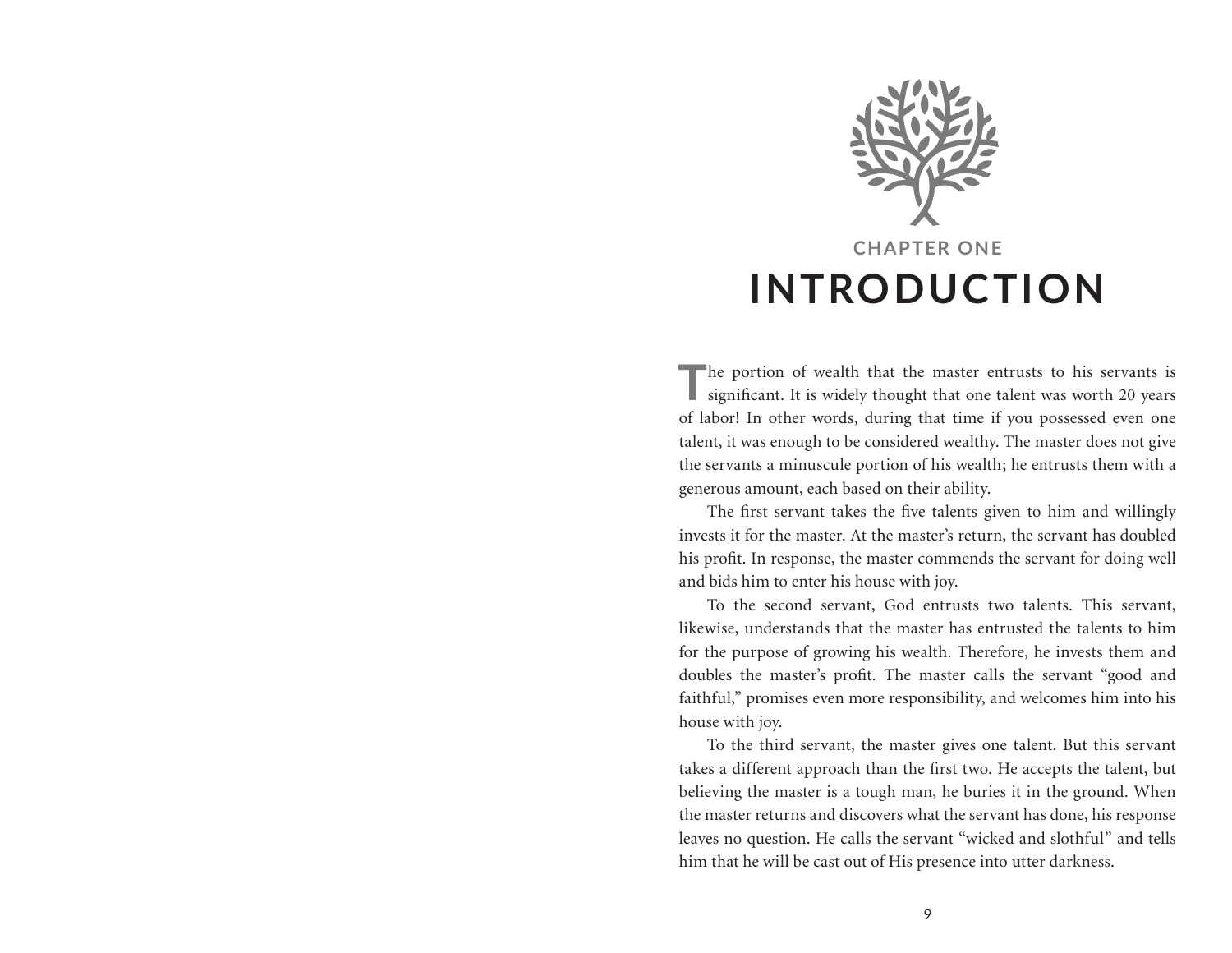#### **THE GENEROUS LIFE**

Perhaps the master's response seems harsh to us. Consider the third servant's mindset: he tells the master that he was afraid of retribution, so rather than invest his talent, he buried it in the ground for safekeeping. Rather than look to the master's interests, the servant feared for himself and hid that which the master entrusted to him.

It is here in the Parable of the Talents we understand that if we belong to the Master and His Kingdom, then we have a distinct calling to take what He gives us and use it for His Kingdom purposes. It is the key to living generously.



# **OWNERS OF NOTHING**

Consider how God set the world in motion from the beginning of Creation. Adam and Eve were entrusted with everything on the earth, but they were never the owners. God was and is the creator, owner, and master. He gave mankind dominion over the earth to subdue it and multiply their number—not as owners, but as stewards working on His behalf. We are His agents and representatives, meant to make His name famous throughout the earth.

In the Parable of the Talents, the master distributes his wealth to each servant *according to his ability*, but he does not give them specific instructions. He trusts that the servants know him well enough to make wise decisions with his resources.

The master never transfers ownership. He trusts the servants to manage what belongs to Him with wisdom and grace. This is a lifechanging principle: our money, family, careers, possessions, indeed every gift and resource, does not really belong to us. God gives us the privilege of managing our wealth, gifts and abilities for His glory.

Have you ever handed a toy to a two-year-old, then tried to take it away? Most of us know exactly what to expect. "Mine!" Toddlers are good at claiming what belongs to them, and even that which doesn't. Nothing truly belongs to them, at least in the sense that they don't work for or earn anything. Ironically, we often act like sophisticated two-yearolds. We cling to our things with tight fists, forgetting that they are gifts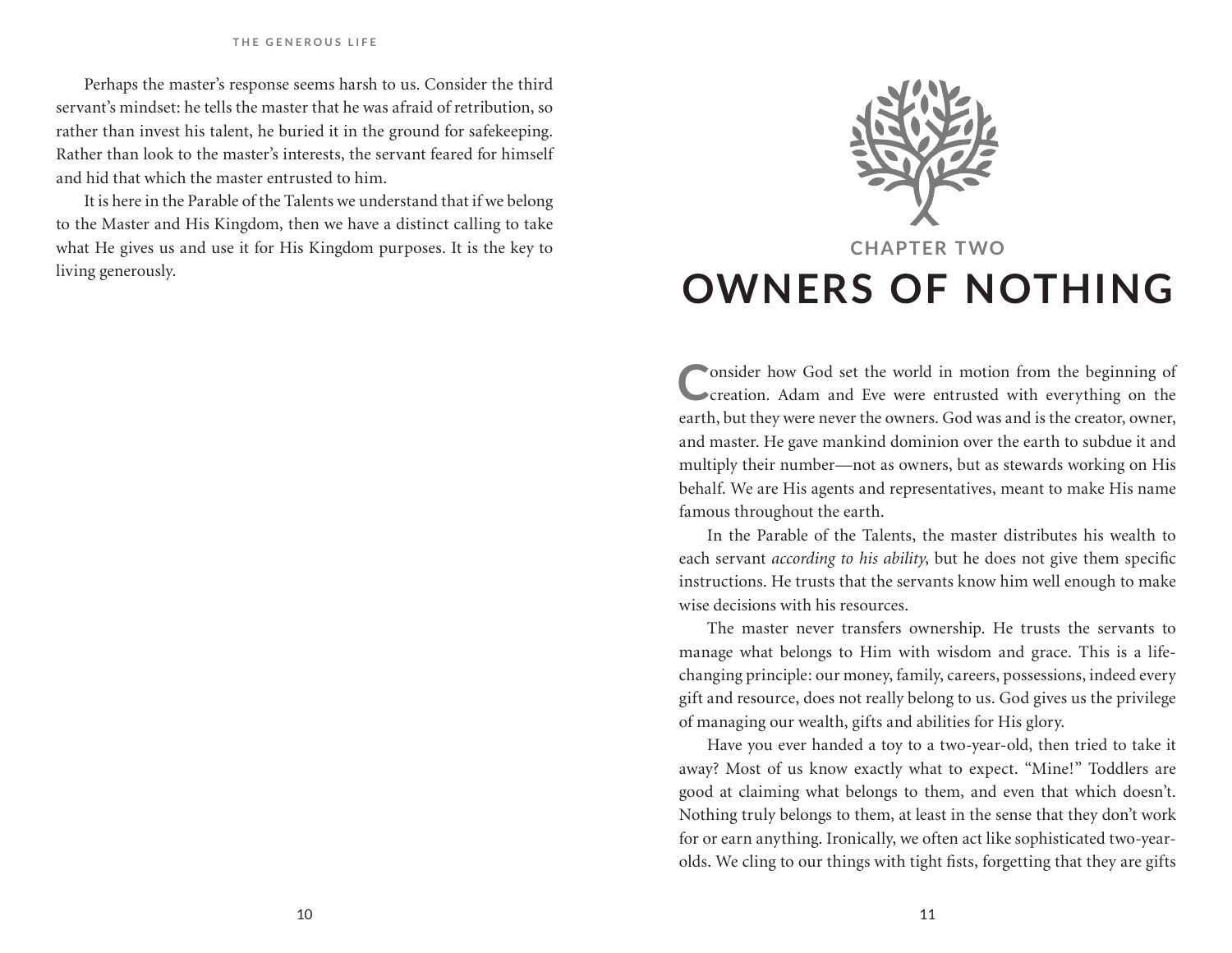given by a gracious God.

Imagine a friend telling you, "Nothing is yours. You don't actually own anything. No matter how much you've sacrificed or how hard you've worked, you are not the owner." Even if you eventually agree, the initial response is one of offense and anger. It takes a shift in our hearts, a humble admission that God is the owner.

The one who is hard at work for the Master's purposes is the one whom the Master rewards. He trusts us to handle His affairs. We are owners of nothing, but stewards of everything.



### **CHAPTER THREE A WORTHY PURPOSE**

**I** wealth to a friend. When you return from your trip, you discover that magine that you are planning to go on a trip and you entrust all your your friend has taken your wealth and assets and blown them in Las Vegas. He did not invest or multiply them for you. He simply squandered the resources you entrusted to him.

Like the third servant, we often take the gifts God has given us and invest them in *us*. We actively determine how our relationships, money, talents, homes, and abilities best serve us and our own glory. Perhaps it seems counterintuitive that using our abilities for our own good and glory can lead to a joyless existence, but the principles of God's Kingdom remind us that what we have been given does not belong to us. Our Godgiven purpose is to steward every gift for His eternal Kingdom.

Why does the master in the parable entrust his wealth to servants? Why does he give them this surprising role of caring for what belongs to him? God desires for us to partner with Him in the building of a Kingdom which is not subject to limitations like our earthly kingdoms. He gives us a meaningful purpose and promises that it is the unseen things which hold eternal value. When we steward what He gives us with courage and wisdom, He welcomes us into His house with joy.

Many adults are busy balancing marriage, raising children, careers, side jobs, hobbies, community functions, and a host of other activities. The hours of their days are so fully appropriated that it's hard *not* to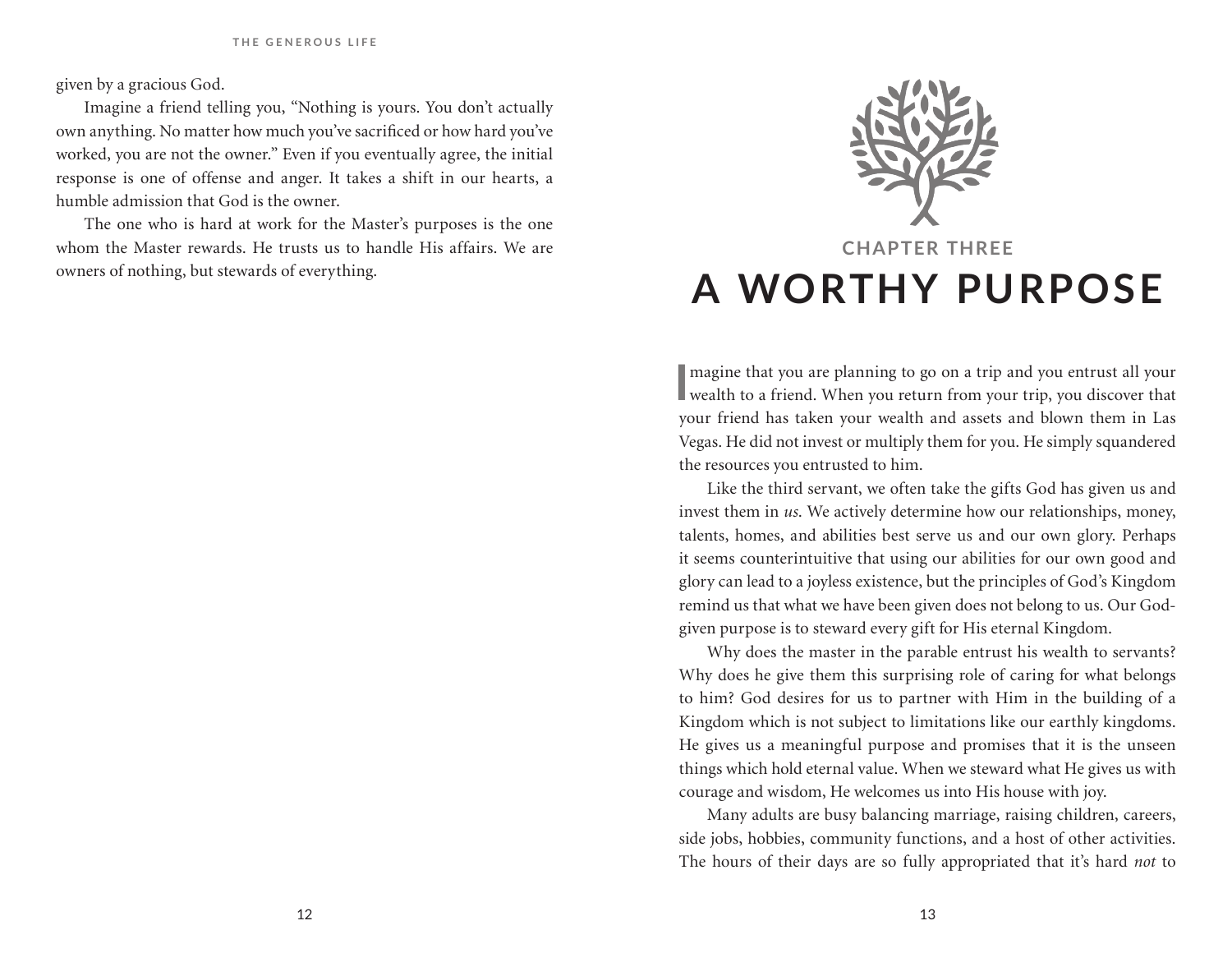#### **THE GENEROUS LIFE**

reach the point of a "midlife crisis." They may think to themselves, *I have everything I wanted, but what is my purpose? Why am I really here?*

Eventually they enter retirement and then comes a season of reflection, *What have I made of my life? What have I accomplished in this world with everything that's been given to me?*

If I asked you to state your life's purpose, what would you say? Businesses, churches, and schools have purpose statements. But as individuals, we don't often clarify our own purpose. In this parable, Jesus is helping His followers answer the question: What is the ultimate purpose of life?

In *Experiencing God*, Henry Blackaby writes, "Find out where God is at work and join Him there." What have you been called to do? What has the Master entrusted you to steward for His purposes? As we wait for Christ's return, we steward everything that He entrusts to us.

To pursue a worthy purpose we do not need to be a missionary or pastor. Every Christian has a unique calling to advance God's Kingdom. It is our responsibility to discern where and how God intends to use each one of us. Is it in our family, our church, our workplace, or our community? Those opportunities which seem small to us are not insignificant to God. He sees what no one else does; He examines the heart.

For 24 years, Emma Daniel Gray took the bus into Washington, DC, to clean the Oval Office. In that time, six different presidents led the country. No matter who sat in the President's chair, Emma ended every day by laying her hands on the back of it and praying for the leader of the Free World. She didn't need a special title or revered position to serve God's Kingdom. Emma Daniel Gray wasn't simply a cleaning lady; she was a missionary to the Oval Office.

This is the calling of the people of God. Anyone who calls themselves a *Christian* is a servant of the Master. We are the salt of the earth and light of the world. Regardless of age, vocation, or season of life, God calls us to work in the family business of leading others to an eternal home where there is fullness of joy and peace. Advancing God's Kingdom is truly a worthy purpose.



# **THE MASTER'S FAVOR**

The final, and most critical lesson we learn from this parable is that we can never earn the Master's favor. We do not serve the Kingdom in order to earn God's favor; we serve it joyfully and sacrificially because we have already received His favor freely through the life, death, and resurrection of His Son. This is good news!

Through their diligence and wisdom, the first two servants pleased the master. They stepped out in faith with their master's wealth, and as a result they doubled his gains. Then, he welcomed them into his house with joy.

The third servant, however, perceived the master as a "hard man" and feared his retribution. His posture toward the master was not one of trust and genuine joy but of fear.

Perhaps it's understandable that the servant was afraid. After all, the punishment for his laziness, as we're told, was to be "cast into the outer darkness, where there is weeping and gnashing of teeth" (v. 30).

The problem is that the third servant operated from a mindset of scarcity. He did not understand the generosity of the master. Would a *hard man* entrust his wealth to his servants in the first place? The least the servant could have done was to place his master's talent in the bank where it would have gained interest. But he did less than that—he hid it in the ground!

Perhaps this option felt most safe to him because he feared the bank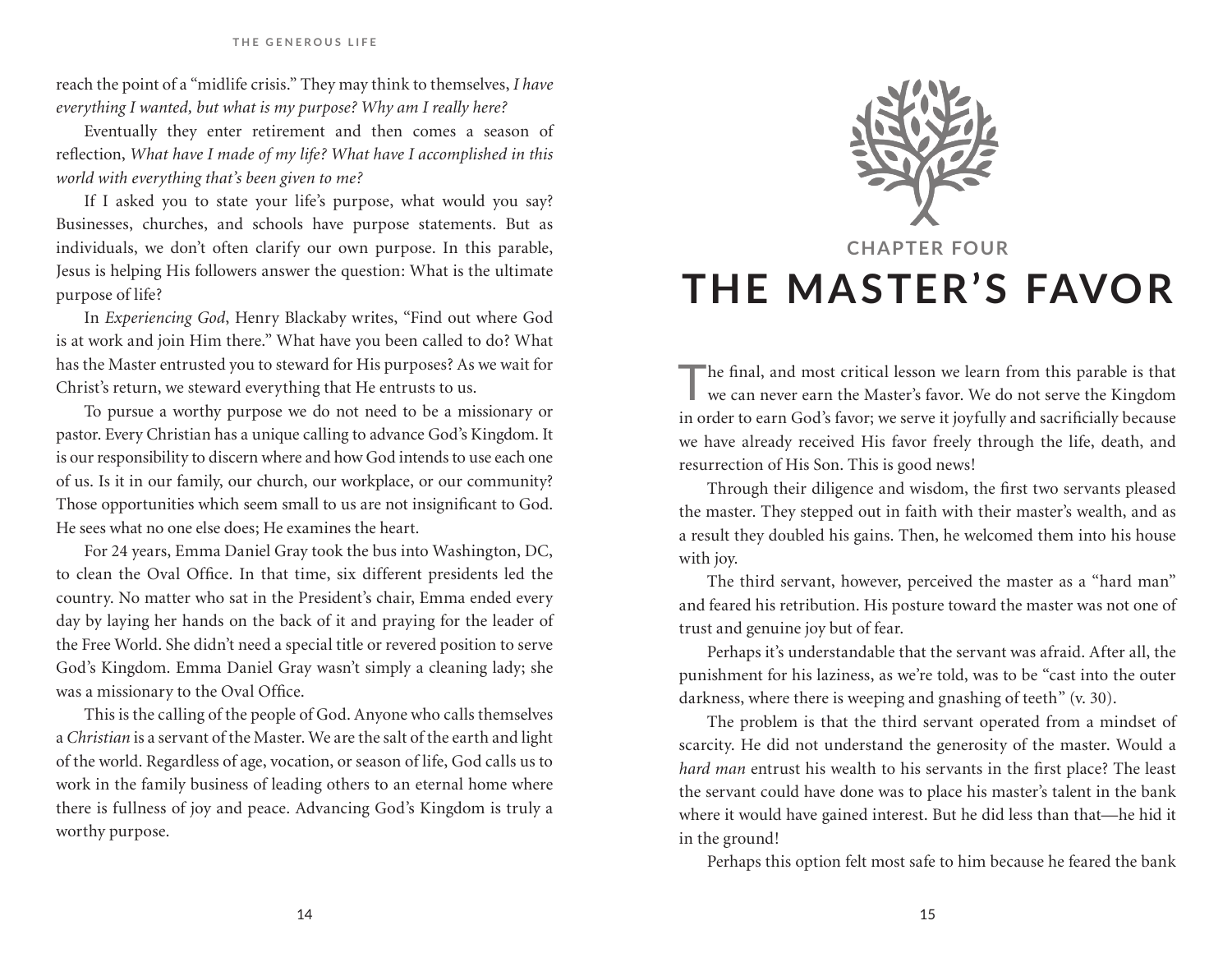would swindle him or lose his master's money. Yet even buried in the ground, someone could discover the talent—then it would most certainly be lost!

Sometimes, much like the third servant, we live from a place of fear. We don't want to disappoint or fail, so we tighten our grip around our time, money, abilities, and energy. The Master may give generously, but we give in measured ways. We cannot give freely because on some level we do not understand that the Master's generosity has been graciously poured out upon us.

The Bible tells us that our cups overflow, God's grace abounds, and we have an endless inheritance in Jesus Christ. He tells us not to worry about our clothes or food—the smallest of things—because God will supply our needs. He is a Good Father who gives good gifts. There is no scarcity in Him; there is always a surplus. The Master wants the servants to pour themselves out, to invest, to live in light of His generosity. Instead, we often play it safe, burying what He has given in order to protect it.

The good news of the gospel is this: God's ultimate act of generosity was that He gave us His Son to take the punishment for our sin. Jesus was cast into outer darkness—the place of weeping and gnashing teeth—on our behalf, and His sacrifice is now our model for how to live as stewards of God's Kingdom. Through the transforming power of the gospel and the work of the Holy Spirit, we can release our hold on earthly things and become the most generous people of all.

As God's stewards, we can operate with a spirit of joy because we have everything we need in the person of Jesus Christ. There is no reason to protect or hide that which God has given us. The favor and affection you long for is not given to you based on your work or your righteousness; it is given to you freely based on Jesus' performance on your behalf, and that realization will bring you joy.

Through Jesus' life, death, and resurrection, we are not only God's servants, but His children. This is God's model of generosity—when we could not earn or deserve it, He made a way for us to be in relationship with Him forever. He invites us to steward every gift in order to build the His Kingdom on earth as it is in Heaven.

### **EPILOGUE**

Terminally ill and confined to a wheelchair, David Ireland received the news that his wife was pregnant. David suffered from a rare neurological disease and knew that he would likely not live long enough to meet his child. He decided to write a series of letters in order to share things he'd never have a chance to say. The letters eventually became the collection, *Letters to an Unborn Child*. In one letter, David expressed his affection for his wife, the child's mother. He wrote:

> *Your mother is so special. Few men know what it's like to receive appreciation for taking their wives out to dinner, what it entails, what it does for us. It means she has to dress me, shave me, brush my teeth, comb my hair, wheel me out of the house and down the steps, open the garage and put me in the car, take the pedals off the chair, stand me up, sit me in the seat of the car, twist me around so I'm comfortable, fold the wheelchair, put it in the car, go around to the other side of the car, start it up, back it out, get out of the car, pull the garage door down, get into the car, drive it off to the restaurant. And then it starts all over again. She gets out of the car, unfolds the wheelchair, opens the door, spins me around, stands me up, sits me in the wheelchair, pushes the pedals out, closes and locks the car, wheels me*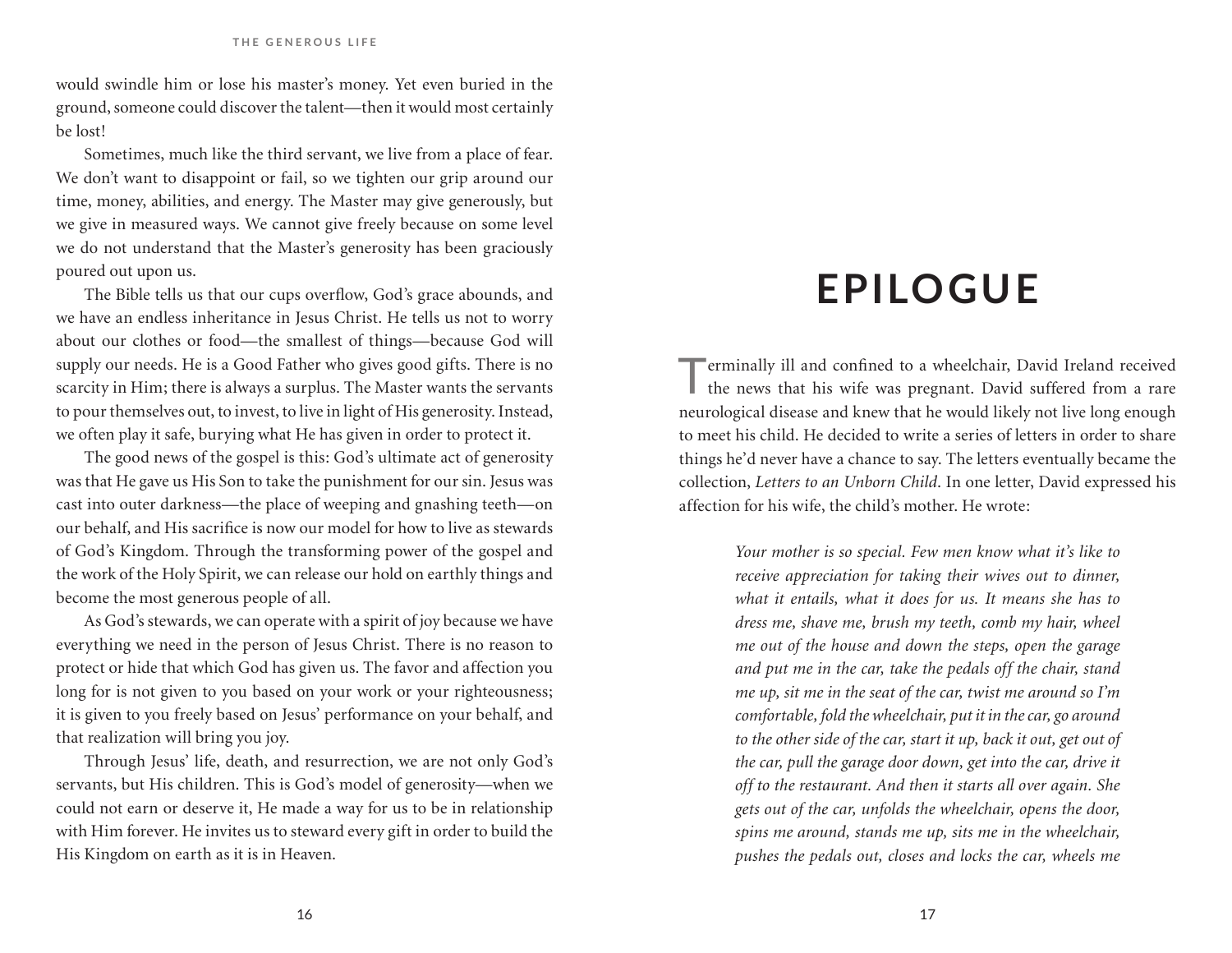*into the restaurant, takes the pedals off the wheelchair so I won't be uncomfortable. We sit down to dinner; she feeds me throughout the entire meal. When it's over, she pays the bill, pushes the wheelchair out to the car again, and reverses the same routine. And when it's over and finished and she tucks me into bed, with warmth she'll turn to me and say, "Honey, thank you for taking me out to dinner." I never quite know how to answer.*

God's unconditional love and favor through Jesus gives us this kind of capacity for love, joy, and servitude. The good news of what God has done for us in Christ empowers us to proclaim, "I give my life away to the Master's service, to share His riches and advance His purposes because I believe that only His kingdom is eternal."

I see people every day wasting their life for things that don't matter. I see people with more wealth than you could ever imagine, who invest everything back into themselves. They are some of the most miserable people I've ever met. You could go to the mall and buy everything in it, and it would never bring you the joy that you long for. Do you live with a worthy purpose? Do you believe that God gives freely and generously and wants you to steward all that He has given? Lean in close to the Master and ask Him to reveal His heart to you. Ask God to reveal where He wants you to joyfully invest in His Kingdom.

"From everyone who has been given much, much will be demanded, and from the one who has been entrusted with much, much more will be asked" (Luke 12:48). The calling of God's people is extreme. Give your life away for the sake of the Kingdom … and do it with joy. The only way you could ever do something as crazy as that is if you knew you already had the affection and favor of your Master. In Jesus, you do.

### **OUR PRAYER**

*Our Father and our God, teach us to live with open hearts and open hands. The world doesn't prepare us to live in this way, this radical living whereby we are owners of nothing, but stewards of everything. There is only one way: our hearts need to be captured by the radical life of our Savior, the Master who came down and put on flesh to die so that we could live. The Master who was cast out so that we could enter the house of the Lord with joy. Only that message can transform us from the most selfish to the most selfless.* 

*Teach us Your ways, Lord. Inspire us to be people who live*  with a worthy purpose. As your servants, let us live not out of *fear but out of sincere gratitude for Your generosity. Thank you for all that you have entrusted to us. Help us to steward our wealth, gifts, time, talents, skills, and relationships for your Kingdom's purposes, so that we may make your name famous to the ends of the earth.* 

*We confess our sin and need for a Savior. Forgive us when we clutch too tightly or hold too closely the gifts You have given us. Once we lived in fear; now we live with unspeakable joy. Amen*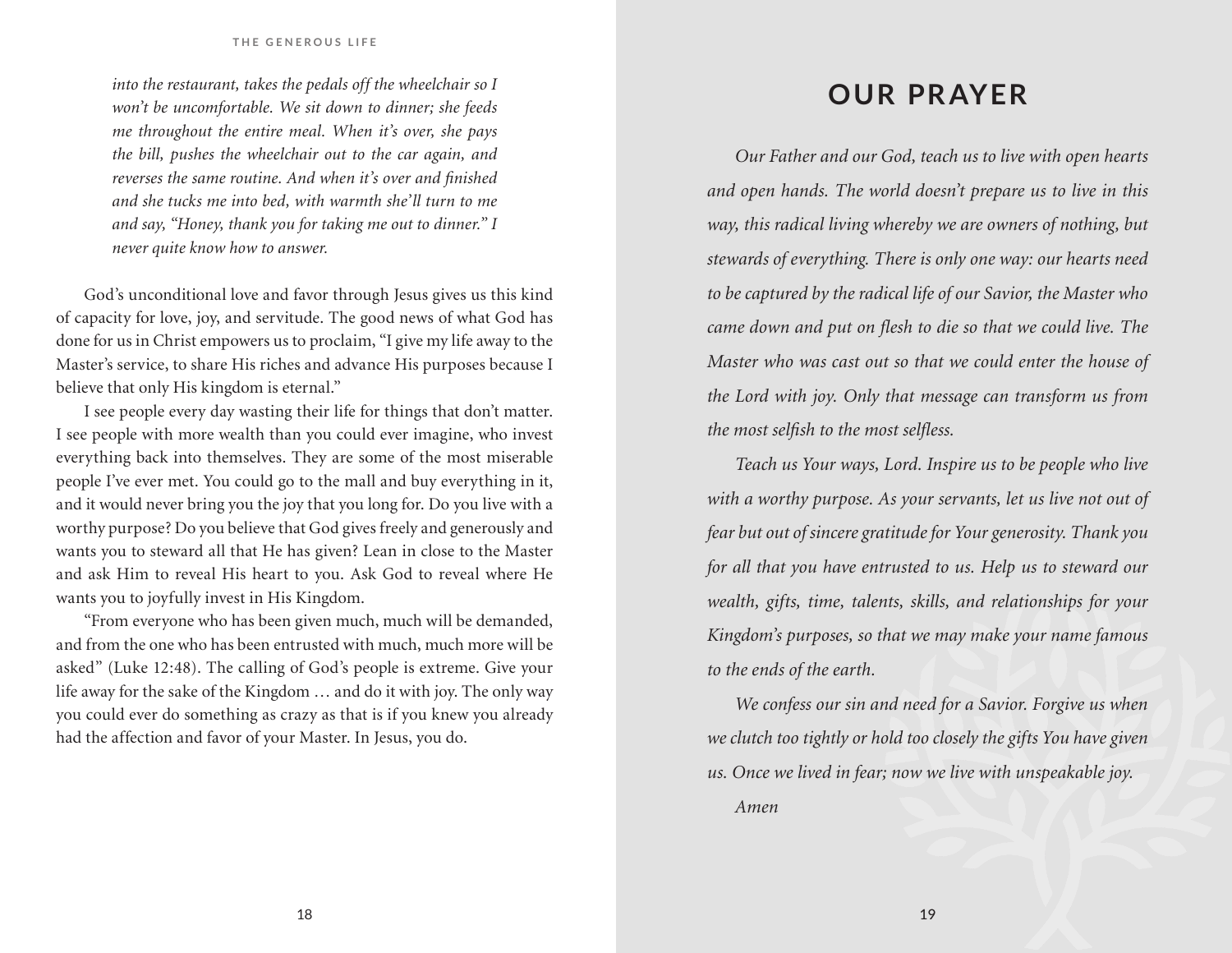

## **REFLECTION QUESTIONS**

The Scriptures say that God gives all things to all people, even their breath (Acts 17:25). In order to be thoughtful stewards, each of us must possess a solid grasp of what God given to us to guard and cultivate—not only gifts and resources, but also responsibilities.

- **1. What are your primary responsibilities (church, family, work, schooling, volunteering, etc.)?**
- **2. What are the "talents" God has given to you:** 
	- a. financial (what is your income/assets; how do you spend your disposable income; what money is set aside for helping others, etc.),
	- b. personal talents, passions, abilities (think broadly: accounting, history enthusiast, cabinet making, knitting, handy with basic repairs, gardening, penmanship, fly fishing, event planning, speaking, plumbing, etc.),
	- c. time (how do you use your time; how does your schedule impact what you can/cannot do); where is God in your schedule, etc.)?